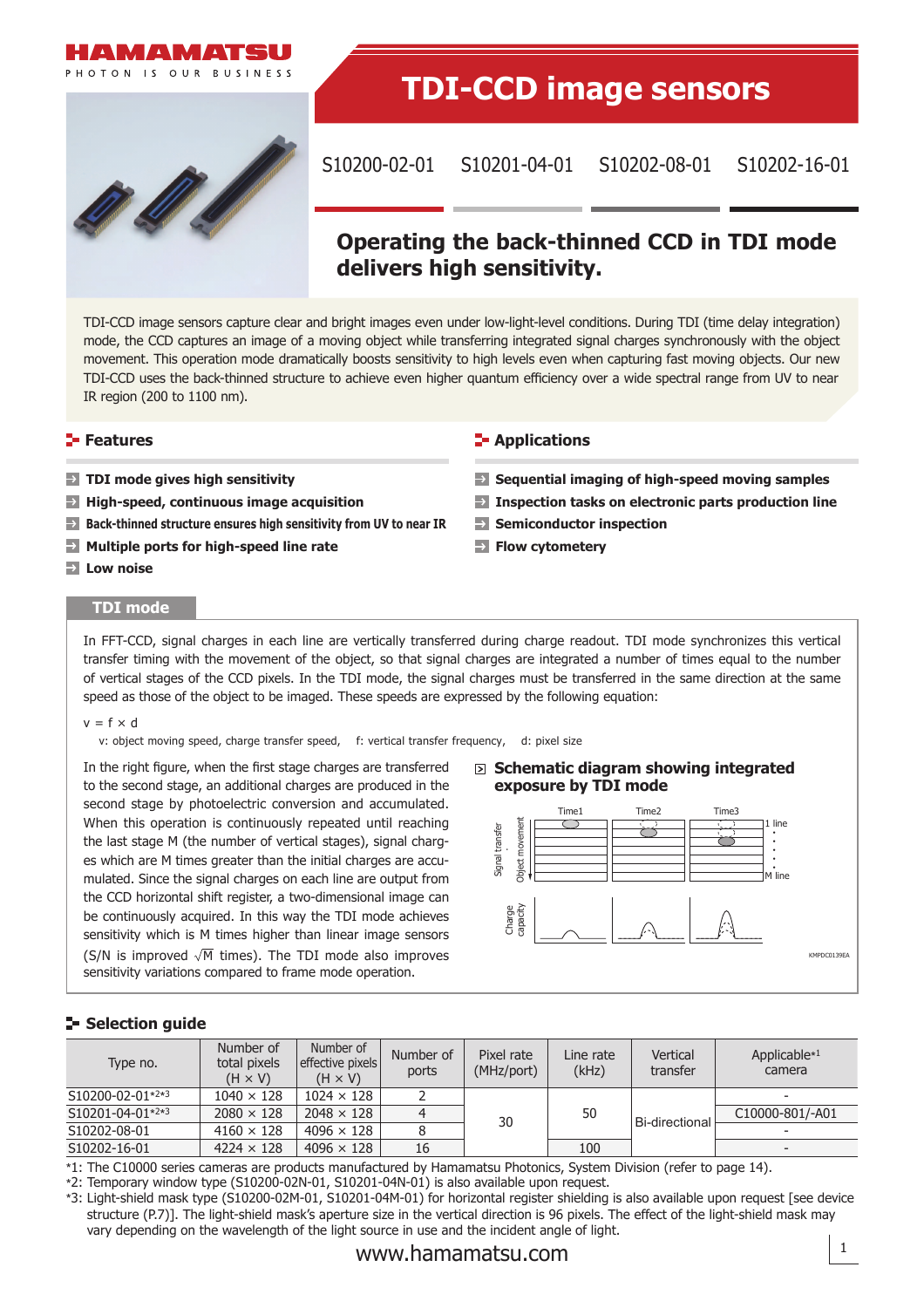#### **Structure**

| Parameter                 | Specification                               |
|---------------------------|---------------------------------------------|
| Pixel size $(H \times V)$ | $12 \times 12$ µm                           |
| TDI stage                 | 128                                         |
| Anti-blooming             | $FW \times 100$ (min.)                      |
| Vertical clock            | 3 phases                                    |
| Horizontal clock          | 2 phases                                    |
| Output circuit            | Three-stage MOSFET source follower          |
| Package                   | Ceramic DIP (refer to dimensional outlines) |
| Window                    | Quartz glass*4                              |
| $\cdots$<br>$\cdots$      |                                             |

\*4: Resin sealing

# **Absolute maximum ratings (Ta=25 °C)**

| Parameter                       | Symbol                | Min.   | Typ. | Max. | Unit |
|---------------------------------|-----------------------|--------|------|------|------|
| Operating temperature*5 *6 *7   | Topr                  | -50    |      | 60   | °C   |
| Storage temperature*7           | <b>Tstg</b>           | -50    |      | 70   | °C   |
| Output transistor drain voltage | <b>VOD</b>            | $-0.5$ |      | 25   |      |
| Reset drain voltage             | <b>VRD</b>            | $-0.5$ |      | 18   |      |
| Overflow drain voltage          | <b>VOFD</b>           | $-0.5$ |      | 18   |      |
| Overflow gate voltage           | <b>VOFG</b>           | $-10$  |      | 15   |      |
| Summing gate voltage            | <b>V<sub>SG</sub></b> | -10    |      | 15   |      |
| Output gate voltage             | <b>VOG</b>            | $-10$  |      | 15   |      |
| Reset gate voltage              | <b>VRG</b>            | $-10$  |      | 15   |      |
| Transfer gate voltage           | <b>V<sub>TG</sub></b> | $-10$  |      | 15   |      |
| Vertical clock voltage          | VP1V, VP2V, VP3V      | -8     |      | $+8$ |      |
| Horizontal clock voltage        | VP1H, VP2H            | $-10$  |      | 15   |      |

\*5: Package temperature

\*6: The chip temperature may increase due to heating in high-speed operation. We recommend taking measures to dissipate heat as needed. \*7: No dew condensation

When there is a temperature difference between a product and the surrounding area in high humidity environment, dew condensation may occur on the product surface. Dew condensation on the product may cause deterioration in characteristics and reliability.

Note: Exceeding the absolute maximum ratings even momentarily may cause a drop in product quality. Always be sure to use the product within the absolute maximum ratings.

# Parameter Symbol Min. Typ. Max. Unit Output transistor drain voltage VOD 12 15 18 V Reset drain voltage **VRD** VRD 12 14 16 V Output gate voltage Vog VOG 4 6 8 V Substrate voltage VDGND, VAGND - 0 - VDGND, VAGND - 0 - 1 V Overflow drain voltage VOFD 7 9 11 V Overflow gate voltage COVEG 2 8 3 5 7 V Vertical shift register clock voltage High VP1VH, VP2VH, VP3VH 466 8<br>Low VP1VL, VP2VL, VP3VL -6 -5 -4 V Horizontal shift register clock voltage High VP1HH, VP2HH 4 6 8<br>Low VP1HL, VP2HL -6 -5 -4 V Summing gate voltage  $\begin{array}{|c|c|c|c|c|c|}\n\hline\n\text{High} & \text{V}\text{-}\text{S}\n\end{array}\n\begin{array}{|c|c|c|c|c|}\n\hline\n\text{Low} & \text{V}\text{-}\text{}\text{S}\n\end{array}\n\begin{array}{|c|c|c|c|}\n\hline\n\text{-}\text{6} & \text{A}\n\end{array}\n\begin{array}{|c|c|c|c|}\n\hline\n\text{-}\text{5} & \text{A}\n\end{array}\n\begin{array}{|c|c|c|c|}\n\$ Reset gate voltage  $H\parallel$  High VRGH 7 8 9 V Transfer gate voltage  $H\parallel$  High VTGH 4 6 8 8 V External load resistance RL 2.0 2.2 2.4 kΩ

#### **Operating conditions (TDI mode, Ta=25 °C)**

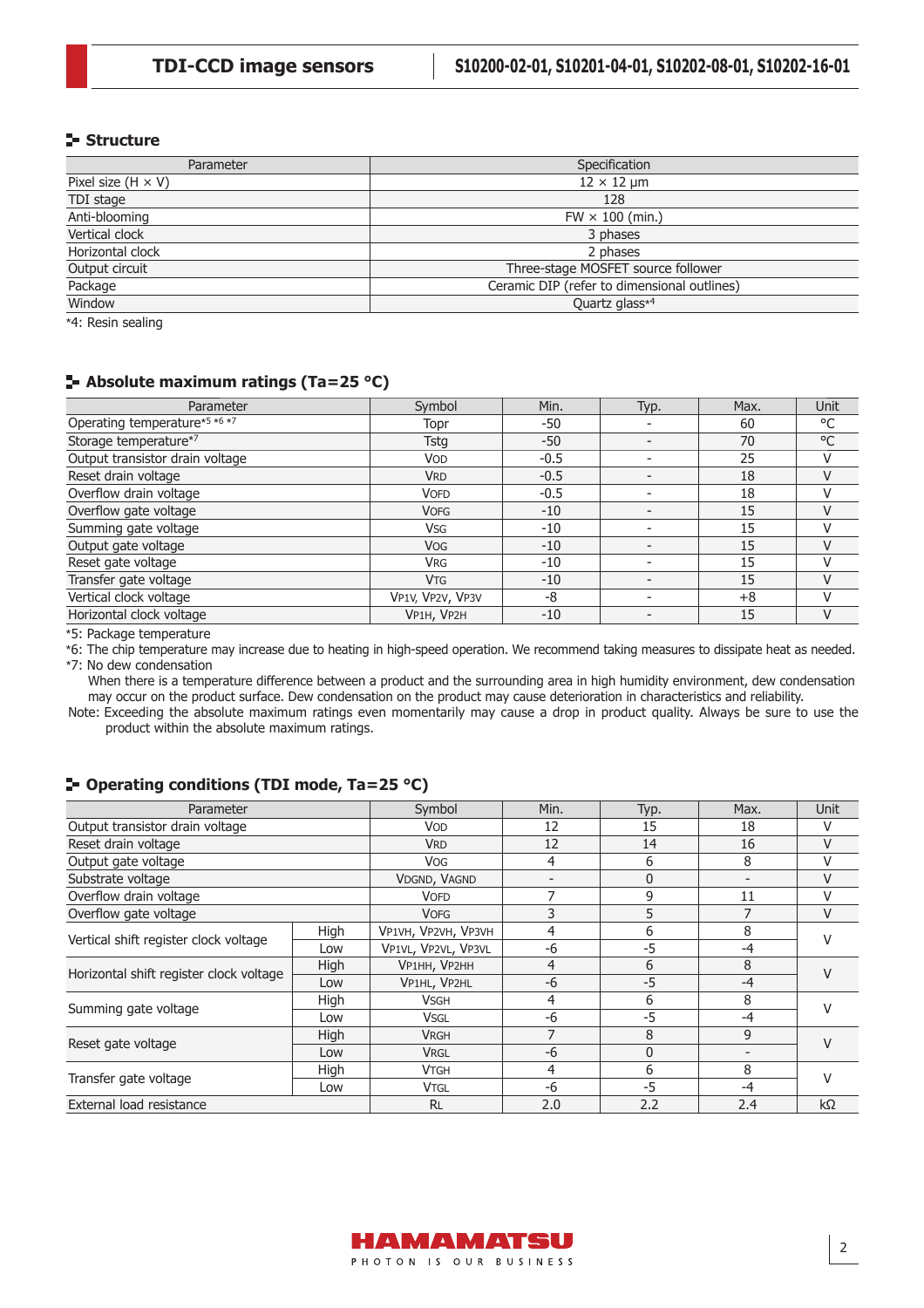| Parameter                         | Symbol              | Min.                     | Typ.                         | Max.                     | <b>Unit</b>              |                          |  |
|-----------------------------------|---------------------|--------------------------|------------------------------|--------------------------|--------------------------|--------------------------|--|
| Signal output frequency           |                     | fc                       |                              | 30                       | 40                       | MHz                      |  |
|                                   | S10200-02-01        |                          | $\overline{\phantom{a}}$     | 250                      | $\overline{a}$           |                          |  |
| Vertical shift register           | S10201-04-01        | CP1V, CP2V, CP3V         | $\overline{\phantom{a}}$     | 400                      | $\overline{\phantom{a}}$ | pF                       |  |
| capacitance                       | S10202-08-01/-16-01 |                          | $\overline{\phantom{a}}$     | 650                      | $\overline{\phantom{0}}$ |                          |  |
|                                   | S10200-02-01        |                          | $\qquad \qquad \blacksquare$ | 50                       | $\overline{\phantom{a}}$ |                          |  |
|                                   | S10201-04-01        |                          | $\overline{\phantom{0}}$     | 50                       | $\overline{\phantom{0}}$ |                          |  |
| Line rate                         | S10202-08-01        | <b>LR</b>                | $\overline{a}$               | 50                       | $\overline{\phantom{0}}$ | kHz                      |  |
|                                   | S10202-16-01        |                          | $\overline{\phantom{0}}$     | 100                      | $\overline{a}$           |                          |  |
|                                   | S10200-02-01        |                          | $\overline{a}$               | 50                       | $\overline{\phantom{0}}$ |                          |  |
| Horizontal shift register         | S10201-04-01        | CP1H, CP2H               | $\overline{\phantom{a}}$     | 90                       | $\overline{a}$           | pF                       |  |
| capacitance                       | S10202-08-01/-16-01 |                          | $\qquad \qquad -$            | 90                       | $\overline{\phantom{0}}$ |                          |  |
|                                   | S10200-02-01        |                          | $\overline{\phantom{a}}$     | 40                       | $\overline{\phantom{0}}$ |                          |  |
| Transfer gate capacitance         | S10201-04-01        | <b>CTG</b>               | $\overline{\phantom{a}}$     | 60                       | $\overline{\phantom{a}}$ | pF                       |  |
|                                   | S10202-08-01/-16-01 |                          | $\overline{\phantom{0}}$     | 100                      | ÷                        |                          |  |
|                                   | S10200-02-01        |                          | -                            | 20                       | $\overline{\phantom{0}}$ |                          |  |
| Summing gate capacitance          | S10201-04-01        | <b>Csg</b>               | $\overline{\phantom{a}}$     | 40                       | $\overline{\phantom{0}}$ | pF                       |  |
|                                   | S10202-08-01/-16-01 |                          | $\overline{\phantom{a}}$     | 40                       | $\overline{\phantom{0}}$ |                          |  |
|                                   | S10200-02-01        |                          | $\overline{\phantom{0}}$     | 20                       | $\overline{a}$           |                          |  |
| Reset gate capacitance            | S10201-04-01        | <b>CRG</b>               | $\overline{\phantom{0}}$     | 40                       | $\overline{\phantom{0}}$ | pF                       |  |
|                                   | S10202-08-01/-16-01 |                          | ٠                            | 40                       | $\overline{\phantom{0}}$ |                          |  |
| Charge transfer efficiency*8      |                     | <b>CTE</b>               | 0.99995                      | 0.99999                  | $\overline{\phantom{0}}$ | $\overline{\phantom{a}}$ |  |
| DC output level*9                 | Vout                |                          | 11                           | $\overline{\phantom{0}}$ | $\vee$                   |                          |  |
| Output impedance*10               | Zo                  | $\overline{\phantom{a}}$ | 150                          | $\overline{a}$           | Ω                        |                          |  |
| Output MOSFET supply current/node |                     | Ido                      | $\overline{\phantom{0}}$     | 8                        | 12                       | mA                       |  |
| Power consumption*9 *10           |                     | P                        | $\overline{\phantom{a}}$     | 120                      | $\overline{a}$           | mW/port                  |  |

#### **E** Electrical characteristics [Ta=25 °C, fc=30 MHz, Typ. value in operating conditions table (P.2), unless otherwise noted]

\*8: Charge transfer efficiency per pixel, measured at half of the full well capacity

\*9: The values depend on the load resistance. (VOD=15 V, Load resistance=2.2 kΩ)

\*10: Power consumption of the on-chip amplifier plus load resistance

#### **E** Electrical and optical characteristics [Ta=25 °C, fc=30 MHz, Typ. value in operating conditions table (P.2), unless otherwise noted]

| Parameter                      | Symbol      | Min. | Typ.           | Max.                     | <b>Unit</b>            |
|--------------------------------|-------------|------|----------------|--------------------------|------------------------|
| Saturation output voltage      | Vsat        |      | $FW \times CE$ |                          |                        |
| Full well capacity*11          | <b>FW</b>   | 80   | 100            | 120                      | ke <sup>-</sup>        |
| Conversion efficiency          | <b>CE</b>   | 8.5  | 9.5            | 10.5                     | $\mu$ V/e <sup>-</sup> |
| Dark current*11 *12            | <b>DS</b>   |      | 30             | 100                      | e <sup>-</sup> /pixel  |
| Readout noise                  | Nread       |      | 35             | 45                       | $e-$ rms               |
| Dynamic range                  | Drange      | 1777 | 2857           | $\overline{\phantom{0}}$ |                        |
| Photoresponse nonuniformity*13 | <b>PRNU</b> |      | ±3             | ±10                      | $\%$                   |
| Spectral response range        | Λ           |      | 200 to 1100    | $\overline{\phantom{a}}$ | nm                     |

\*11: TDI mode

\*12: Line rate 50 kHz, accumulated dark signal after 128-stage transfer

\*13: Measured at half of the full well capacity, using LED light (peak emission wavelength: 660 nm), in TDI mode

Photoresponse nonuniformity (PRNU) =  $\frac{\text{Fixed pattern noise (peak to peak)}}{\text{Signal}} \times 100 \, [\%]$ 

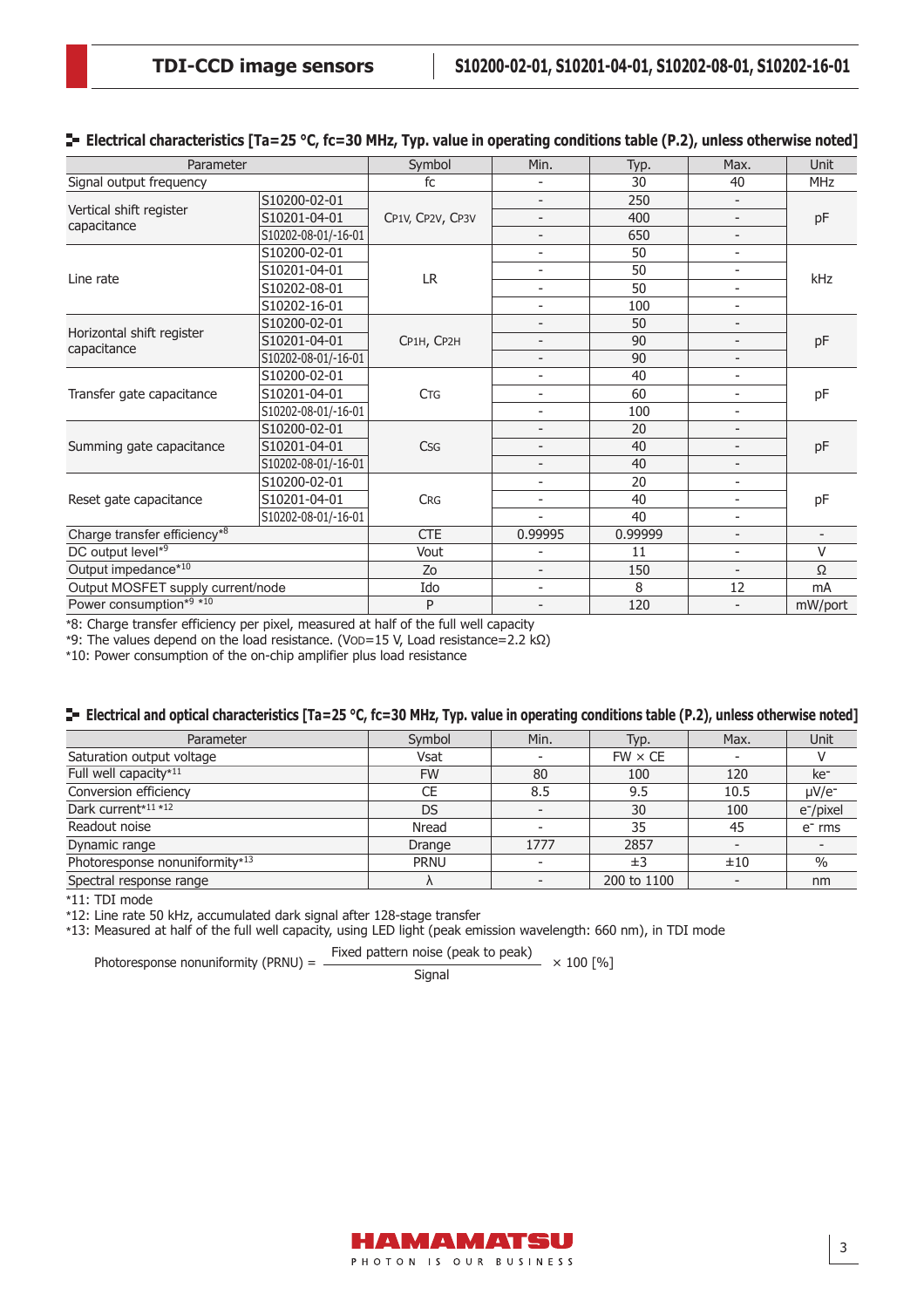

# **Spectral response (without window)\*<sup>14</sup>**

\*14: Spectral response with quartz window is decreased according to the spectral transmittance characteristics of window material.



# **F** Spectral transmittance characteristics of window material

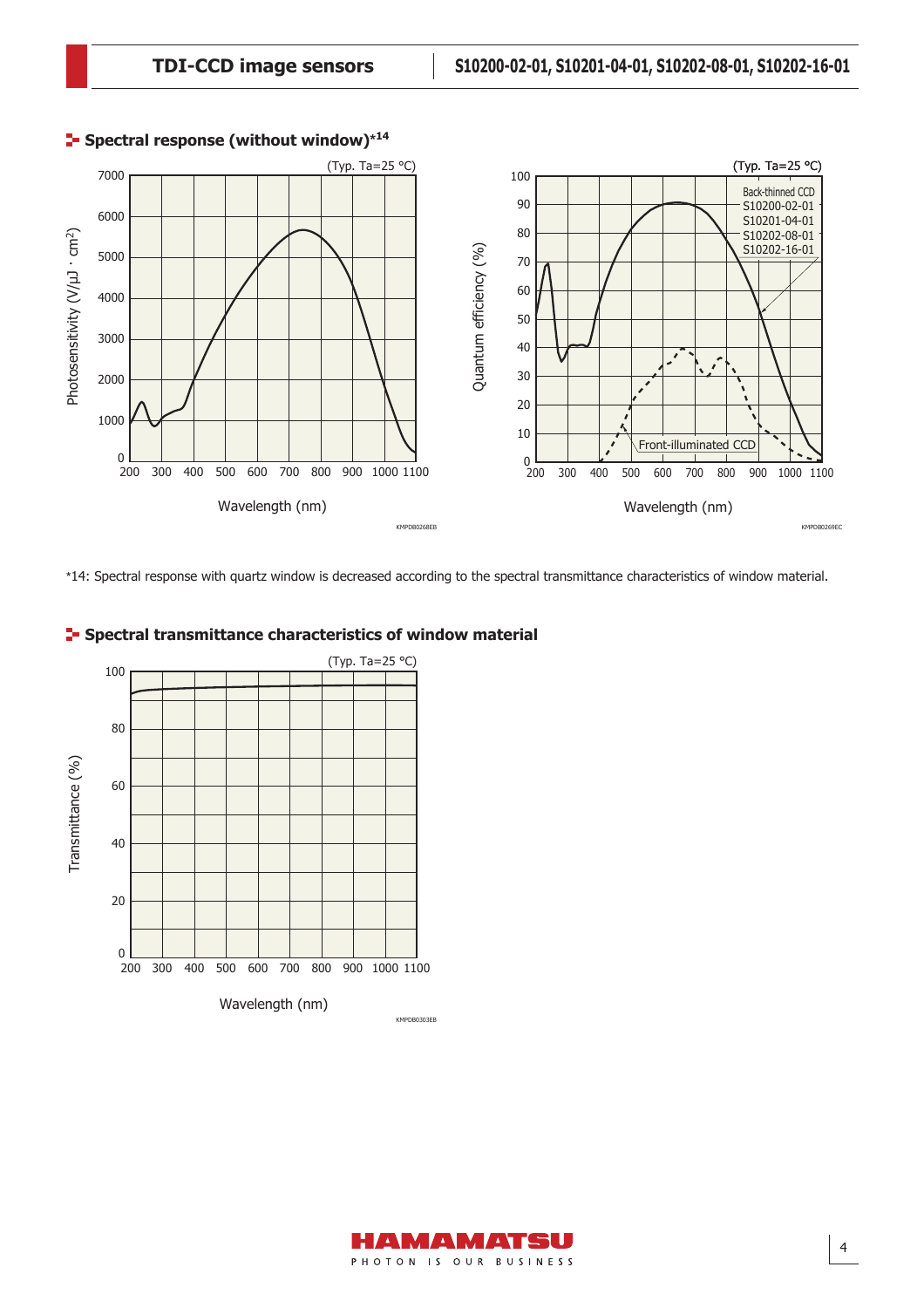#### **Sensor structure**







KAPDC0251EA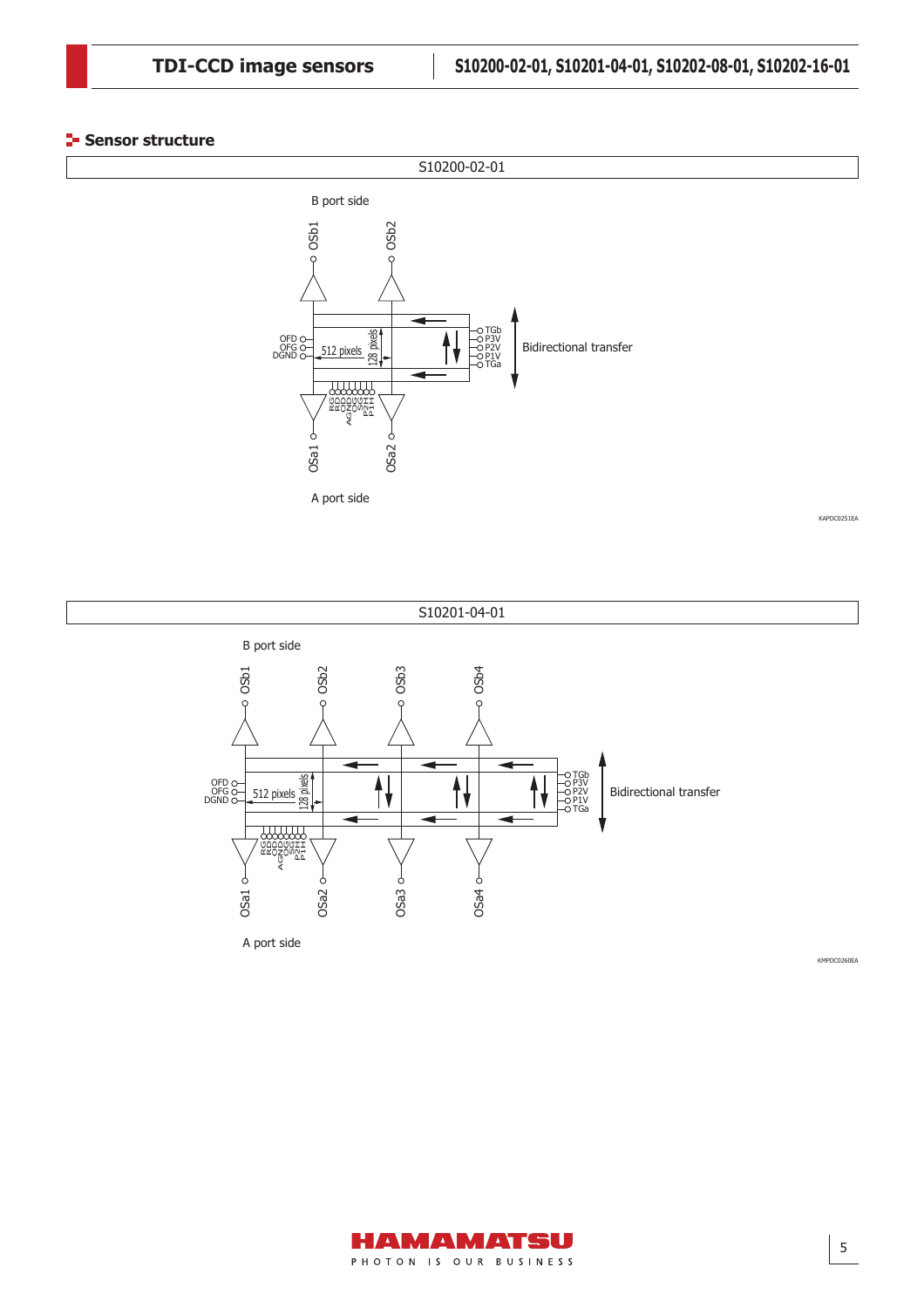



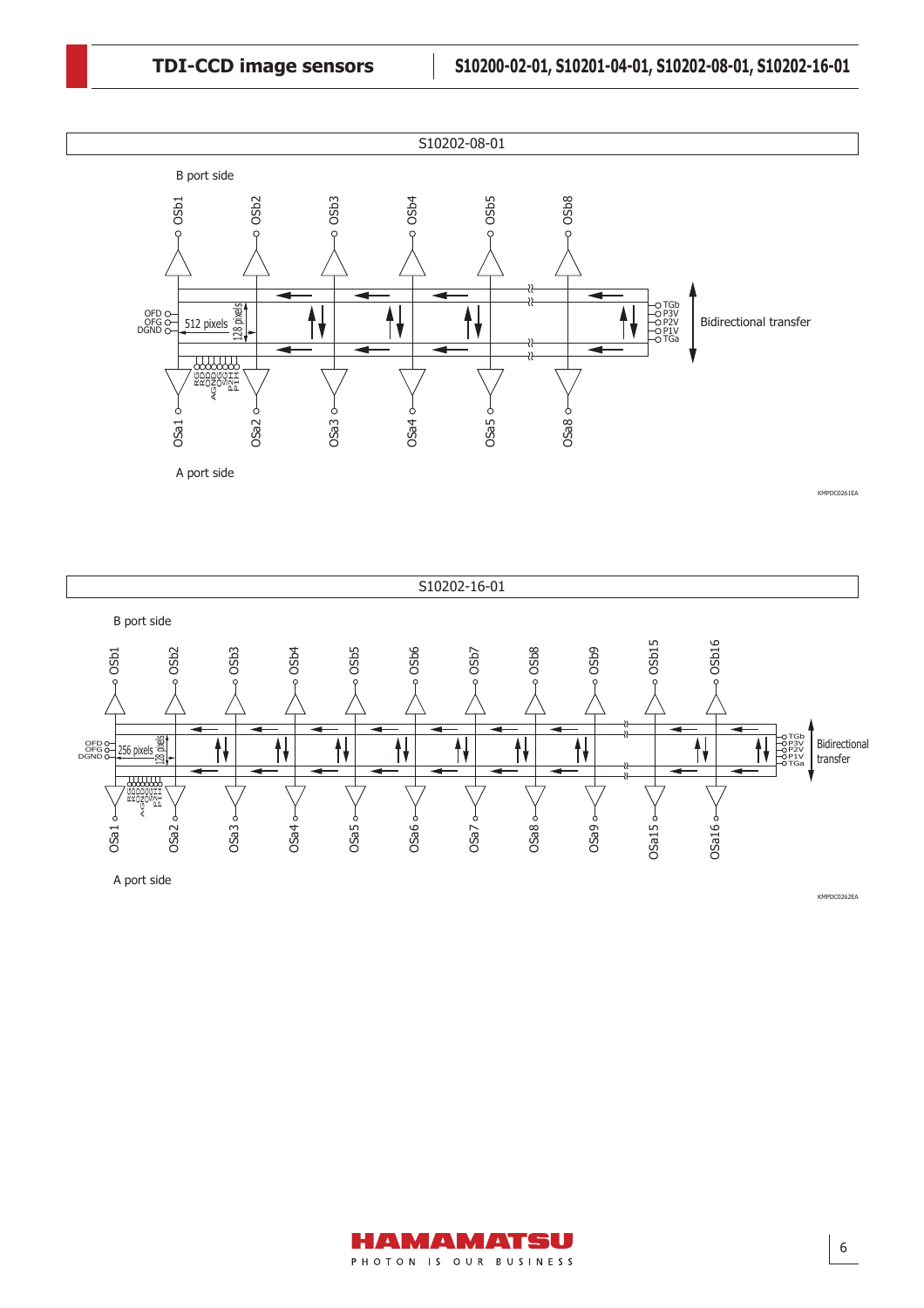

**P**- Device structure (typical example: S10202-08-01, conceptual drawing of top view)

Note: When viewed from the direction of the incident light, the horizontal shift register is covered with a thick silicon layer (dead layer). However, long-wavelength light passes through the silicon dead layer and may possibly be detected by the horizontal shift register. To prevent this, provide light shield on that area as needed.

KMPDC0252EB

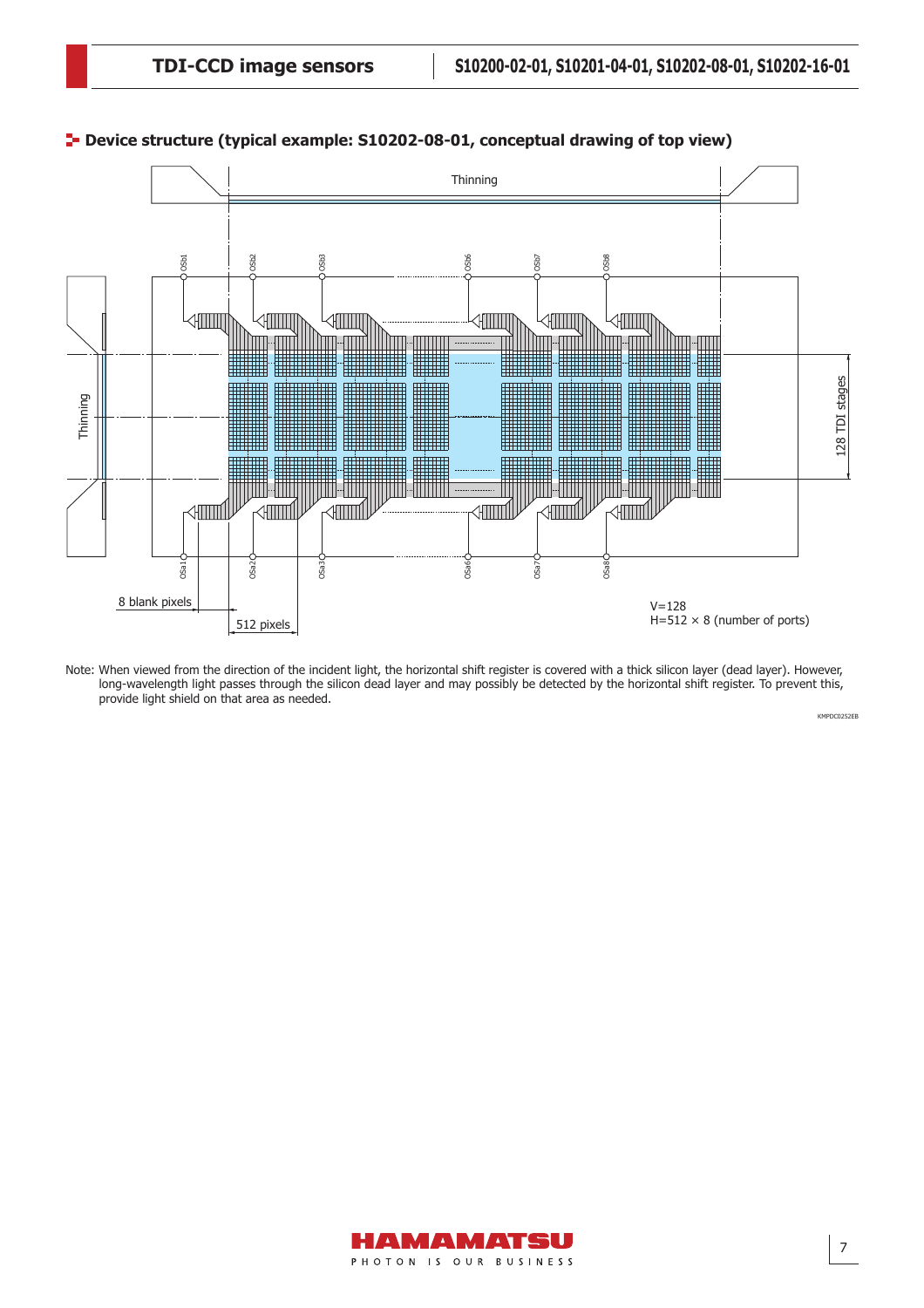### **Timing chart**

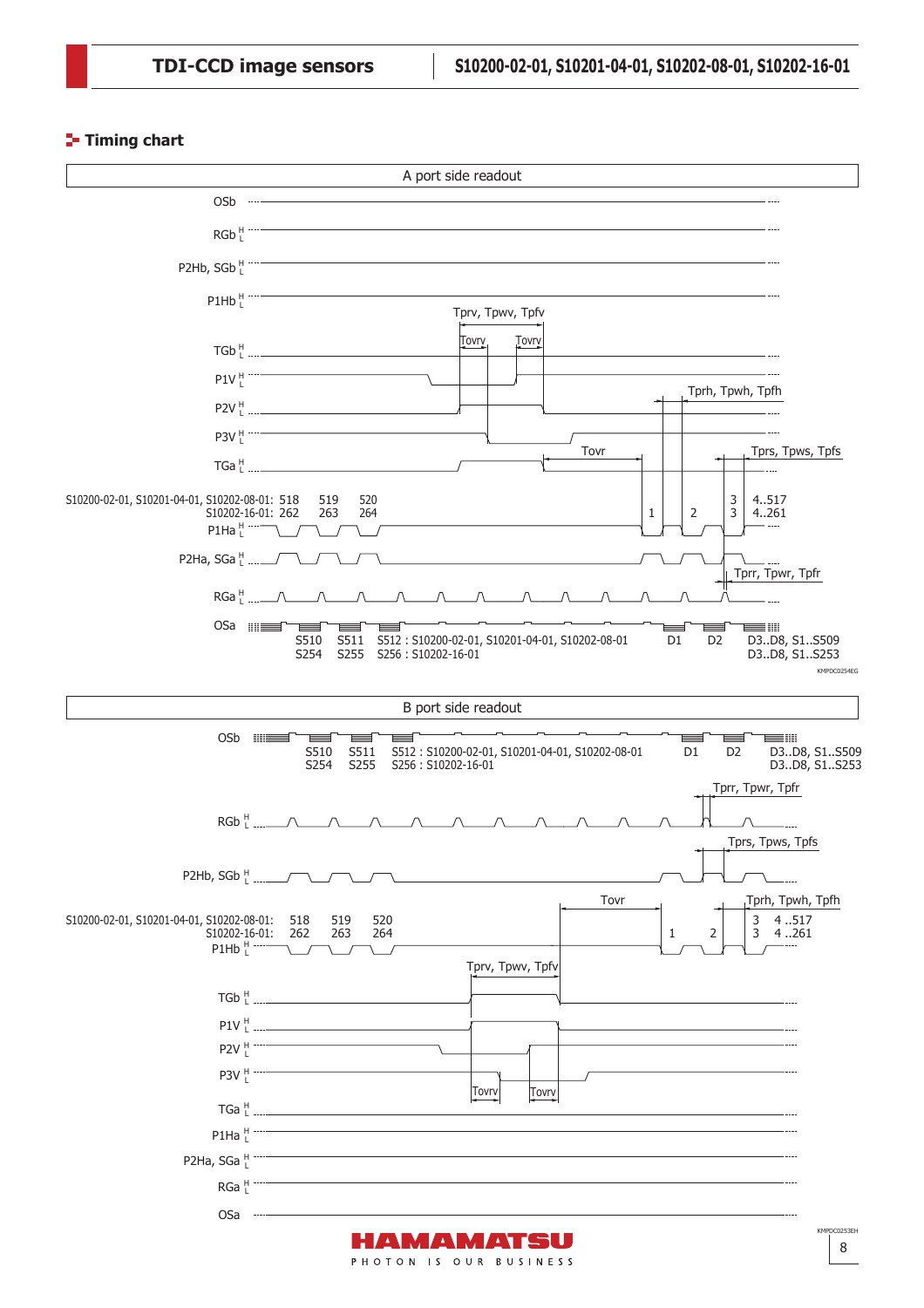| Parameter       |                        | Symbol                   | Min.                     | Typ.          | Max. | Unit          |
|-----------------|------------------------|--------------------------|--------------------------|---------------|------|---------------|
|                 | Pulse width            | Tpwv                     | 120                      | 770           |      | ns            |
| P1V, 2V, 3V, TG | Rise and fall times    | Tprv, Tpfv               |                          | 10            |      | ns            |
|                 | Overlap time           | Tovry                    | 30                       | 300           |      | ns            |
|                 | Pulse width*15         | Tpwh                     | 12.5                     | 16.5          |      | ns            |
| <b>P1H, P2H</b> | Rise and fall times*15 | Tprh, Tpfh               | 3                        | 6             |      | ns            |
|                 | Duty ratio*15          | $\overline{\phantom{0}}$ | $\overline{\phantom{a}}$ | 50            |      | $\frac{0}{0}$ |
|                 | Pulse width            | Tpws                     | 12.5                     | 16.5          |      | ns            |
| SG              | Rise and fall times    | Tprs, Tpfs               |                          | 4             | ۰.   | ns            |
|                 | Duty ratio             |                          |                          | 50            |      | $\frac{0}{0}$ |
| <b>RG</b>       | Pulse width            | Tpwr                     | 5                        | 6             |      | ns            |
|                 | Rise and fall times    | Tprr, Tpfr               |                          | $\mathcal{P}$ | -    | ns            |
| $TG - P1H$      | Overlap time           | Tovr                     | 30                       | 1000          |      | ns            |

\*15: Symmetrical clock pulses should be overlapped at 50% of maximum pulse amplitude.

# **<sup>1</sup>** Dimensional outlines (unit: mm)



\* Distance from upper surface of window to photosensitive surface



KMPDA0218EC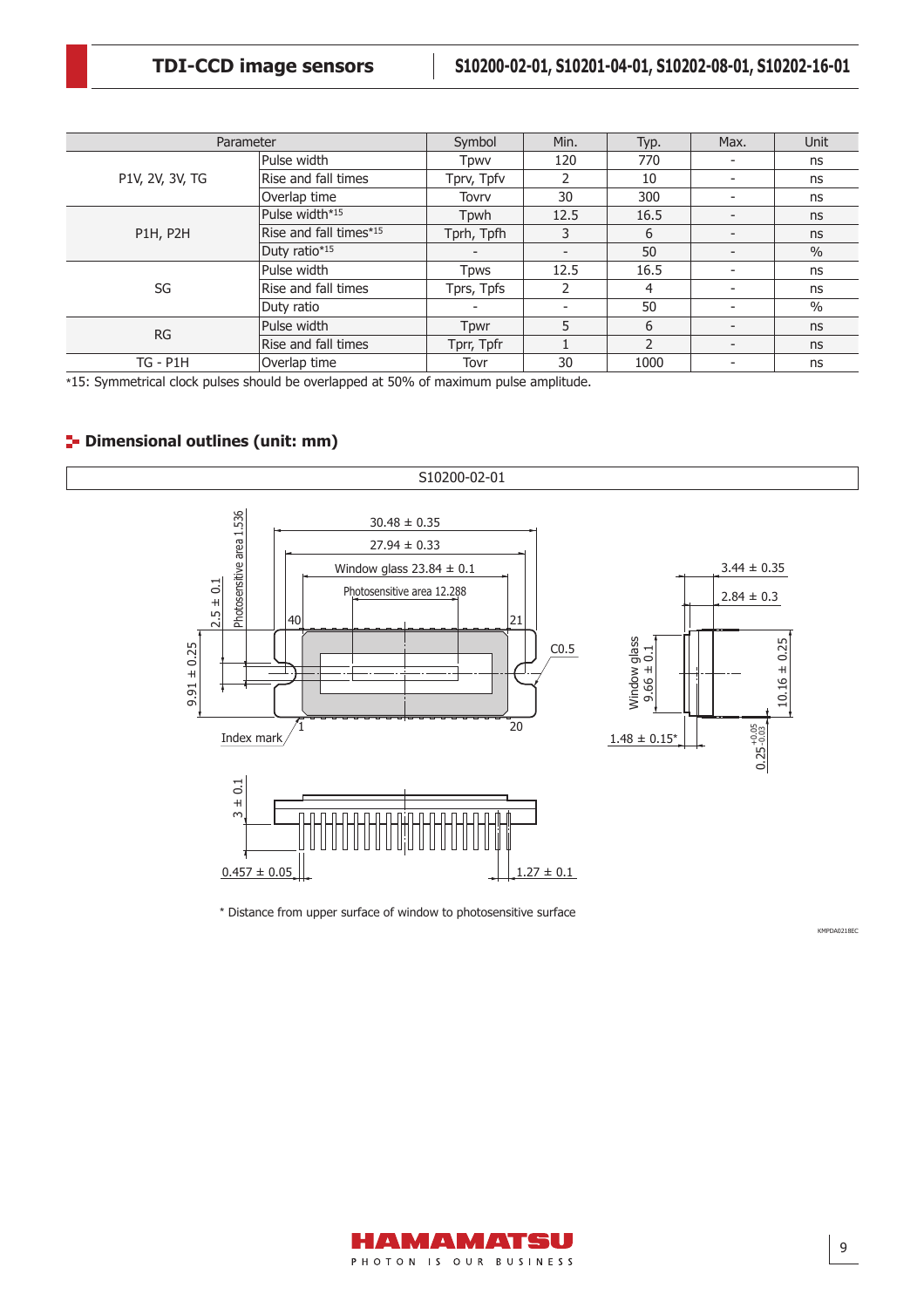

\* Distance from upper surface of window to photosensitive surface





\* Distance from upper surface of window to photosensitive surface

AMAMATSU PHOTON IS OUR BUSINESS KMPDA0220EC

KMPDA0219EC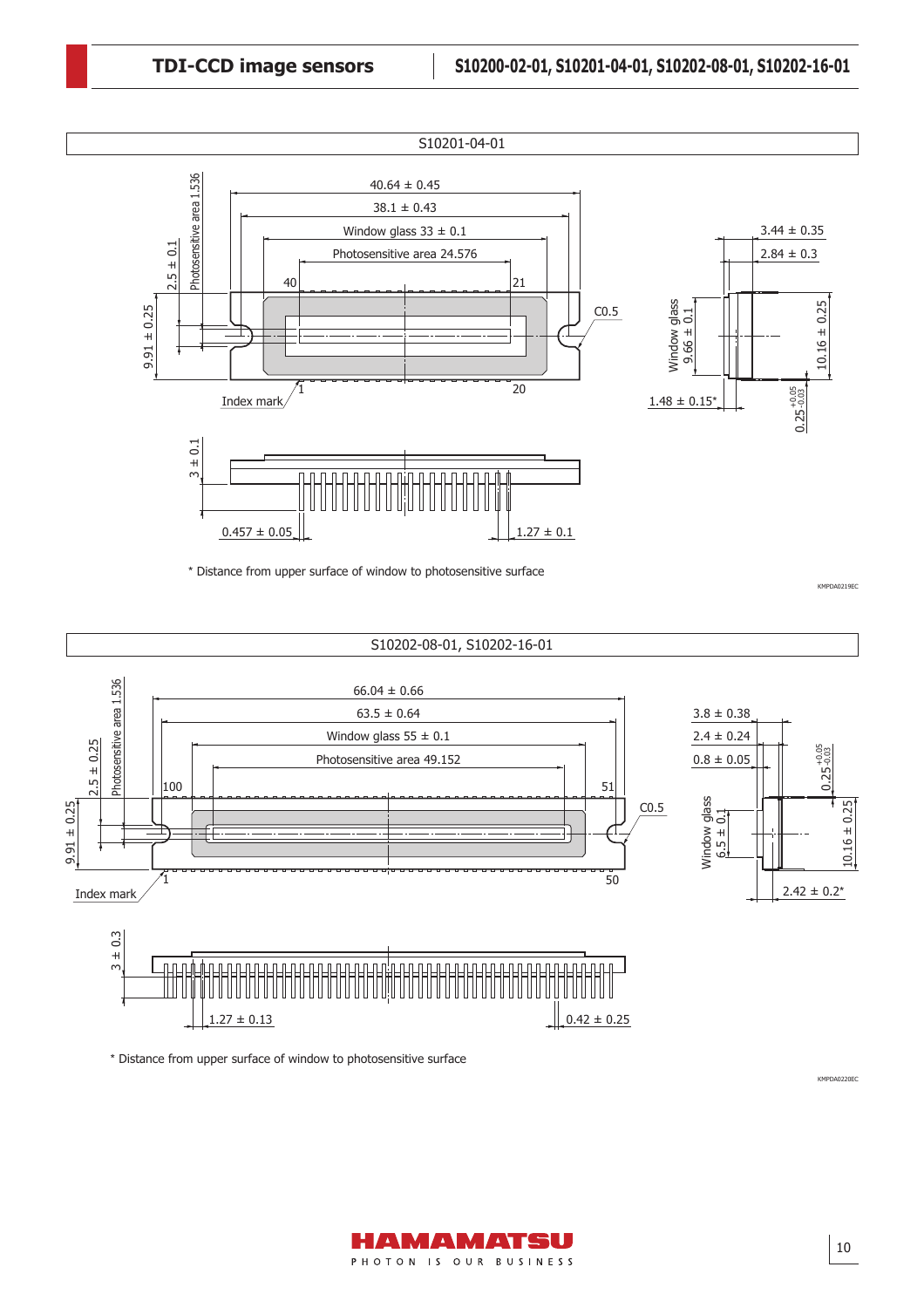# **Pin connections**

|                 |                   | S10200-02-01                      |                    | S10201-04-01    |                               |                                   |                    |
|-----------------|-------------------|-----------------------------------|--------------------|-----------------|-------------------------------|-----------------------------------|--------------------|
| Pin no.         | Symbol            | <b>Function</b>                   | Remark             | Pin no.         | Symbol                        | Function                          | Remark             |
| 1               | P <sub>2</sub> V  | CCD vertical register clock-2     |                    | 1               | P <sub>2</sub> V              | CCD vertical register clock-2     |                    |
| $\overline{2}$  | P3V               | CCD vertical register clock-3     |                    | 2               | P3V                           | CCD vertical register clock-3     |                    |
| 3               | P <sub>1</sub> V  | CCD vertical register clock-1     |                    | 3               | P1V                           | CCD vertical register clock-1     |                    |
| $\overline{4}$  | <b>TGa</b>        | Transfer gate-a                   |                    | $\overline{4}$  | <b>TGa</b>                    | Transfer gate-a                   |                    |
| 5               | SSD               | Digital GND                       | <b>GND</b>         | 5               | $\overline{\text{SSD}}$       | Digital GND                       | <b>GND</b>         |
| 6               | NC                | No connection                     |                    | 6               | OSa1                          | Output transistor source-a1       | $RL = 2.2 k\Omega$ |
| $\overline{7}$  | <b>SSA</b>        | Analog GND                        | <b>GND</b>         | 7               | <b>SSA</b>                    | Analog GND                        | <b>GND</b>         |
| $\,8\,$         | OSa1              | Output transistor source-a 1      | $RL = 2.2 k\Omega$ | $\overline{8}$  | OSa2                          | Output transistor source-a2       | $RL = 2.2 k\Omega$ |
| $\overline{9}$  | OD1               | Output drain-1                    | $+15V$             | $\overline{9}$  | OD1                           | Output drain-1                    | $+15V$             |
| 10              | OSa2              | Output transistor source-a 2      | $RL = 2.2 k\Omega$ | 10              | OSa3                          | Output transistor source-a3       | $RL = 2.2 k\Omega$ |
| $11\,$          | <b>NC</b>         | No connection                     |                    | 11              | OD <sub>3</sub>               | Output drain-3                    | $+15V$             |
| 12              | <b>NC</b>         | No connection                     |                    | 12              | OSa4                          | Output transistor source-a4       | $RL = 2.2 k\Omega$ |
| 13              | OG                | Output gate                       | $+6V$              | $\overline{13}$ | OG                            | Output gate                       | $+6V$              |
| 14              | RD                | Reset drain                       | $+14V$             | 14              | $\overline{RD}$               | Reset drain                       | $+14V$             |
| 15              | <b>OFD</b>        | Overflow drain                    | $+9V$              | 15              | <b>OFD</b>                    | Overflow drain                    | $+9V$              |
| 16              | <b>SSD</b>        | Digital GND                       | <b>GND</b>         | 16              | <b>SSD</b>                    | Digital GND                       | <b>GND</b>         |
| 17              | <b>RGa</b>        | Reset gate-a                      |                    | 17              | RGa                           | Reset gate-a                      |                    |
| 18              | SGa               | Summing gate-a                    |                    | 18              | SGa                           | Summing gate-a                    |                    |
| 19              | P1Ha              | CCD horizontal register-a clock-1 |                    | $\overline{19}$ | P1Ha                          | CCD horizontal register-a clock-1 |                    |
| 20              | P2Ha              | CCD horizontal register-a clock-2 |                    | 20              | P <sub>2</sub> Ha             | CCD horizontal register-a clock-2 |                    |
| 21              | P2Hb              | CCD horizontal register-b clock-2 |                    | 21              | P <sub>2</sub> H <sub>b</sub> | CCD horizontal register-b clock-2 |                    |
| 22              | P1Hb              | CCD horizontal register-b clock-1 |                    | $\overline{22}$ | P1Hb                          | CCD horizontal register-b clock-1 |                    |
| $\overline{23}$ | SGb               | Summing gate-b                    |                    | $\overline{23}$ | SGD                           | Summing gate-b                    |                    |
| 24              | <b>RGb</b>        | Reset gate-b                      |                    | 24              | <b>RGb</b>                    | Reset gate-b                      |                    |
| 25              | <b>SSD</b>        | Digital GND                       | <b>GND</b>         | 25              | <b>SSD</b>                    | Digital GND                       | <b>GND</b>         |
| 26              | <b>OFG</b>        | Overflow gate                     | $+5V$              | $\overline{26}$ | <b>OFG</b>                    | Overflow gate                     | $+5V$              |
| 27              | <b>RD</b>         | Reset drain                       | $+14V$             | $\overline{27}$ | <b>RD</b>                     | Reset drain                       | $+14V$             |
| 28              | OG                | Output gate                       | $+6V$              | 28              | OG                            | Output gate                       | $+6V$              |
| 29              | $\overline{NC}$   | No connection                     |                    | 29              | OSb4                          | Output transistor source-b4       | $RL = 2.2 k\Omega$ |
| 30              | NC                | No connection                     |                    | $\overline{30}$ | OD <sub>4</sub>               | Output drain-4                    | $+15V$             |
| 31              | OS <sub>b</sub> 2 | Output transistor source-b2       | $RL = 2.2 k\Omega$ | $\overline{31}$ | OSb <sub>3</sub>              | Output transistor source-b3       | $RL = 2.2 k\Omega$ |
| 32              | OD <sub>2</sub>   | Output drain-2                    | $+15V$             | 32              | OD <sub>2</sub>               | Output drain-2                    | $+15V$             |
| 33              | OSb1              | Output transistor source-b1       | $RL = 2.2 k\Omega$ | 33              | OS <sub>b</sub> 2             | Output transistor source-b2       | $RL = 2.2 k\Omega$ |
| 34              | <b>SSA</b>        | Analog GND                        | <b>GND</b>         | 34              | <b>SSA</b>                    | Analog GND                        | <b>GND</b>         |
| $\overline{35}$ | N <sub>C</sub>    | No connection                     |                    | $\overline{35}$ | $\overline{OSb1}$             | Output transistor source-b1       | $RL = 2.2 k\Omega$ |
| 36              | SSD               | Digital GND                       | <b>GND</b>         | $\overline{36}$ | <b>SSD</b>                    | Digital GND                       | <b>GND</b>         |
| 37              | <b>TGb</b>        | Transfer gate-b                   |                    | 37              | <b>TGb</b>                    | Transfer gate-b                   |                    |
| 38              | P1V               | CCD vertical register clock-1     |                    | 38              | P1V                           | CCD vertical register clock-1     |                    |
| 39              | P3V               | CCD vertical register clock-3     |                    | 39              | P3V                           | CCD vertical register clock-3     |                    |
| 40              | P2V               | CCD vertical register clock-2     |                    | $\overline{40}$ | P <sub>2</sub> V              | CCD vertical register clock-2     |                    |

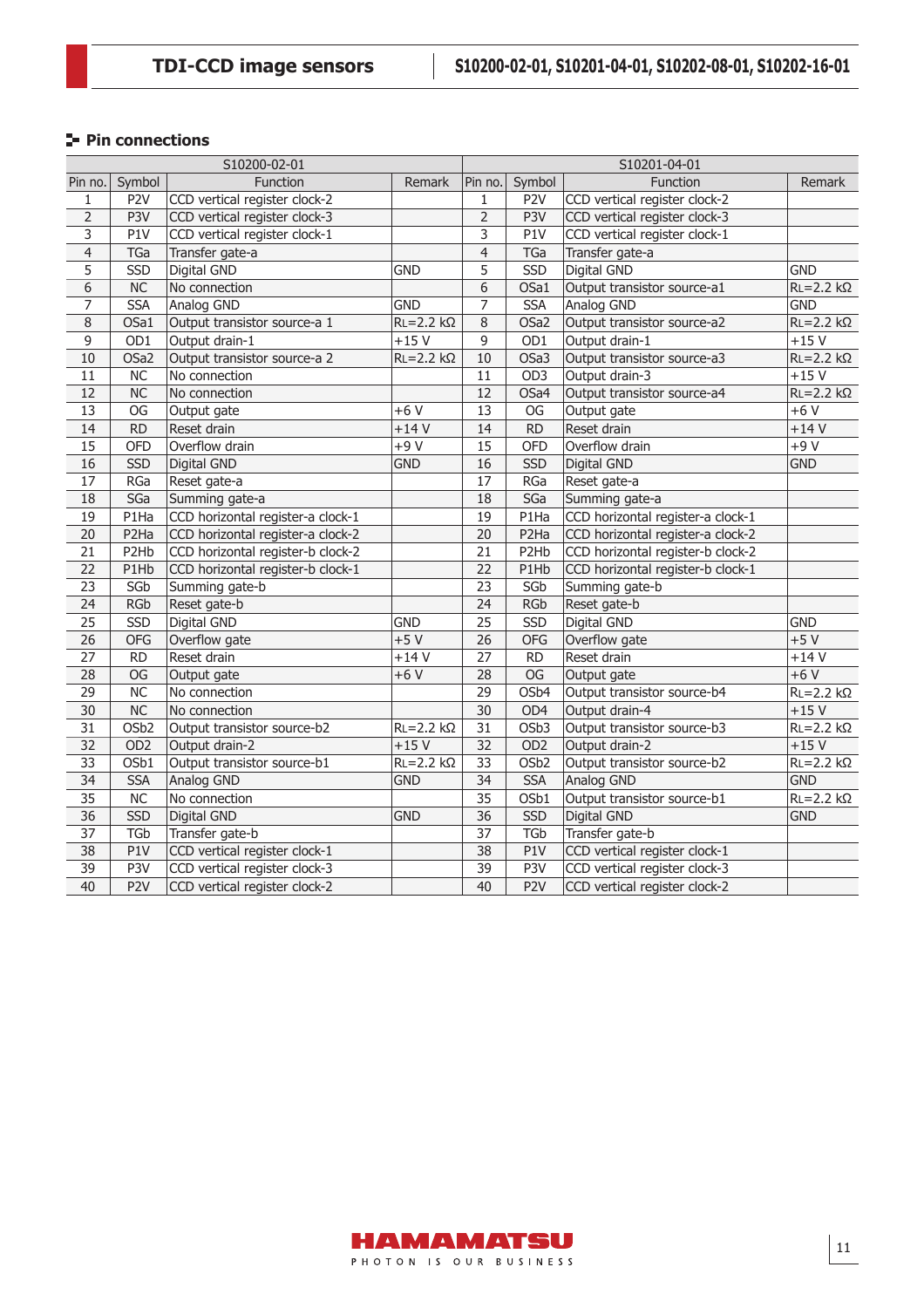|                | S10202-08-01           |                                    |                          |                 |                  |                                    |                    |  |  |
|----------------|------------------------|------------------------------------|--------------------------|-----------------|------------------|------------------------------------|--------------------|--|--|
| Pin no.        | Symbol                 | Function                           | Remark                   | Pin no.         | Symbol           | Function                           | Remark             |  |  |
| 1              | P1Ha1                  | CCD horizontal register-a1 clock-1 |                          | 51              | P1Hb2            | CCD horizontal register-b2 clock-1 |                    |  |  |
| $\overline{2}$ | P2Ha1                  | CCD horizontal register-a1 clock-2 |                          | 52              | P2Hb2            | CCD horizontal register-b2 clock-2 |                    |  |  |
| $\overline{3}$ | SGa1                   | Summing gate-a1                    |                          | 53              | SGb <sub>2</sub> | Summing gate-b2                    |                    |  |  |
| $\overline{4}$ | RGa1                   | Reset gate-a1                      |                          | 54              | RGb2             | Reset gate-b2                      |                    |  |  |
| 5              | SSD                    | Digital GND                        | <b>GND</b>               | 55              | SSD              | Digital GND                        | <b>GND</b>         |  |  |
| 6              | <b>SSA</b>             | Analog GND                         | <b>GND</b>               | 56              | <b>SSA</b>       | Analog GND                         | <b>GND</b>         |  |  |
| $\overline{7}$ | OFG                    | Overflow gate                      | $+6V$                    | 57              | <b>OFG</b>       | Overflow gate                      | $+5V$              |  |  |
| 8              | OSa1                   | Output transistor source-a1        | $RL = 2.2 k\Omega$       | $\overline{58}$ | NC               | No connection                      |                    |  |  |
| 9              | OFD                    | Overflow drain                     | $+9V$                    | $\overline{59}$ | OFD              | Overflow drain                     | $+9V$              |  |  |
| 10             | <b>NC</b>              | No connection                      |                          | 60              | OSb8             | Output transistor source-b8        | $RL = 2.2 k\Omega$ |  |  |
| 11             | <b>RD</b>              | Reset drain                        | $+14V$                   | 61              | <b>RD</b>        | Reset drain                        | $+14V$             |  |  |
| 12             | OSa2                   | Output transistor source-a2        | $RL = 2.2 k\Omega$       | 62              | NC               | No connection                      |                    |  |  |
| 13             | OG                     | Output gate                        | $+6V$                    | 63              | OG               | Output gate                        | $+6V$              |  |  |
| 14             | <b>NC</b>              | No connection                      |                          | 64              | OSb7             | Output transistor source-b7        | $RL = 2.2 k\Omega$ |  |  |
| 15             | OD1                    | Output drain-1                     | $+15V$                   | 65              | NC               | No connection                      |                    |  |  |
| 16             | OSa3                   | Output transistor source-a3        | $\overline{R}L = 2.2$ kΩ | 66              | NC               | No connection                      |                    |  |  |
| 17             | $\overline{\text{NC}}$ | No connection                      |                          | 67              | OD <sub>8</sub>  | Output drain-8                     | $+15V$             |  |  |
| 18             | <b>NC</b>              | No connection                      |                          | 68              | OSb6             | Output transistor source-b6        | $RL = 2.2 k\Omega$ |  |  |
| 19             | OD <sub>3</sub>        | Output drain-3                     | $+15V$                   | 69              | NC               | No connection                      |                    |  |  |
| 20             | OSa4                   | Output transistor source-a4        | $RL = 2.2 k\Omega$       | 70              | NC               | No connection                      |                    |  |  |
|                | <b>NC</b>              |                                    |                          |                 | OD <sub>6</sub>  |                                    | $+15V$             |  |  |
| 21             |                        | No connection                      |                          | 71              |                  | Output drain-6                     |                    |  |  |
| 22             | <b>NC</b>              | No connection                      |                          | 72              | OSb5             | Output transistor source-b5        | $RL = 2.2 k\Omega$ |  |  |
| 23             | <b>SSD</b>             | Digital GND                        | <b>GND</b>               | 73              | SSD              | Digital GND                        | <b>GND</b>         |  |  |
| 24             | TGa                    | Transfer gate-a                    |                          | 74              | P1V              | CCD vertical register clock-1      |                    |  |  |
| 25             | P <sub>2</sub> V       | CCD vertical register clock-2      |                          | $\overline{75}$ | P3V              | CCD vertical register clock-3      |                    |  |  |
| 26             | P3V                    | CCD vertical register clock-3      |                          | $\overline{76}$ | P <sub>2</sub> V | CCD vertical register clock-2      |                    |  |  |
| 27             | P1V                    | CCD vertical register clock-1      |                          | 77              | <b>TGb</b>       | Transfer gate-b                    |                    |  |  |
| 28             | <b>SSD</b>             | Digital GND                        | <b>GND</b>               | 78              | <b>SSD</b>       | Digital GND                        | <b>GND</b>         |  |  |
| 29             | OSa5                   | Output transistor source-a5        | $RL = 2.2 k\Omega$       | 79              | NC               | No connection                      |                    |  |  |
| 30             | OD <sub>5</sub>        | Output drain-5                     | $+15V$                   | 80              | <b>NC</b>        | No connection                      |                    |  |  |
| 31             | <b>NC</b>              | No connection                      |                          | 81              | OSb4             | Output transistor source-b4        | $RL = 2.2 k\Omega$ |  |  |
| 32             | <b>NC</b>              | No connection                      |                          | 82              | OD4              | Output drain-4                     | $+15V$             |  |  |
| 33             | OSa6                   | Output transistor source-a6        | $RL = 2.2 k\Omega$       | 83              | NC               | No connection                      |                    |  |  |
| 34             | OD7                    | Output drain-7                     | $+15V$                   | 84              | NC               | No connection                      |                    |  |  |
| 35             | <b>NC</b>              | No connection                      |                          | 85              | OSb3             | Output transistor source-b3        | $RL = 2.2 k\Omega$ |  |  |
| 36             | <b>NC</b>              | No connection                      |                          | 86              | OD <sub>2</sub>  | Output drain-2                     | $+15V$             |  |  |
| 37             | OSa7                   | Output transistor source-a7        | $RL = 2.2 k\Omega$       | 87              | NC               | No connection                      |                    |  |  |
| 38             | OG                     | Output gate                        | $+6V$                    | 88              | OG               | Output gate                        | $+6V$              |  |  |
| 39             | <b>NC</b>              | No connection                      |                          | 89              | OSb <sub>2</sub> | Output transistor source-b2        | $RL = 2.2 k\Omega$ |  |  |
| 40             | <b>RD</b>              | Reset drain                        | $+14V$                   | 90              | <b>RD</b>        | Reset drain                        | $+14V$             |  |  |
| 41             | OSa8                   | Output transistor source-a8        | $RL = 2.2 k\Omega$       | 91              | $NC$             | No connection                      |                    |  |  |
| 42             | OFD                    | Overflow drain                     | $+9V$                    | 92              | OFD              | Overflow drain                     | $+9V$              |  |  |
| 43             | NC                     | No connection                      |                          | 93              | OSb1             | Output transistor source-b1        | $RL = 2.2 k\Omega$ |  |  |
| 44             | OFG                    | Overflow gate                      | $+5V$                    | 94              | OFG              | Overflow gate                      | $+5V$              |  |  |
| 45             | <b>SSA</b>             | Analog GND                         | <b>GND</b>               | 95              | <b>SSA</b>       | Analog GND                         | <b>GND</b>         |  |  |
| 46             | SSD                    | Digital GND                        | <b>GND</b>               | 96              | SSD              | Digital GND                        | <b>GND</b>         |  |  |
| 47             | RGa2                   | Reset gate-a2                      |                          | 97              | RGb1             | Reset gate-b1                      |                    |  |  |
| 48             | SGa2                   | Summing gate-a2                    |                          | 98              | SGb1             | Summing gate-b1                    |                    |  |  |
| 49             | P2Ha2                  | CCD horizontal register-a2 clock-2 |                          | 99              | P2Hb1            | CCD horizontal register-b1 clock-2 |                    |  |  |
| 50             | P1Ha2                  | CCD horizontal register-a2 clock-1 |                          | 100             | P1Hb1            | CCD horizontal register-b1 clock-1 |                    |  |  |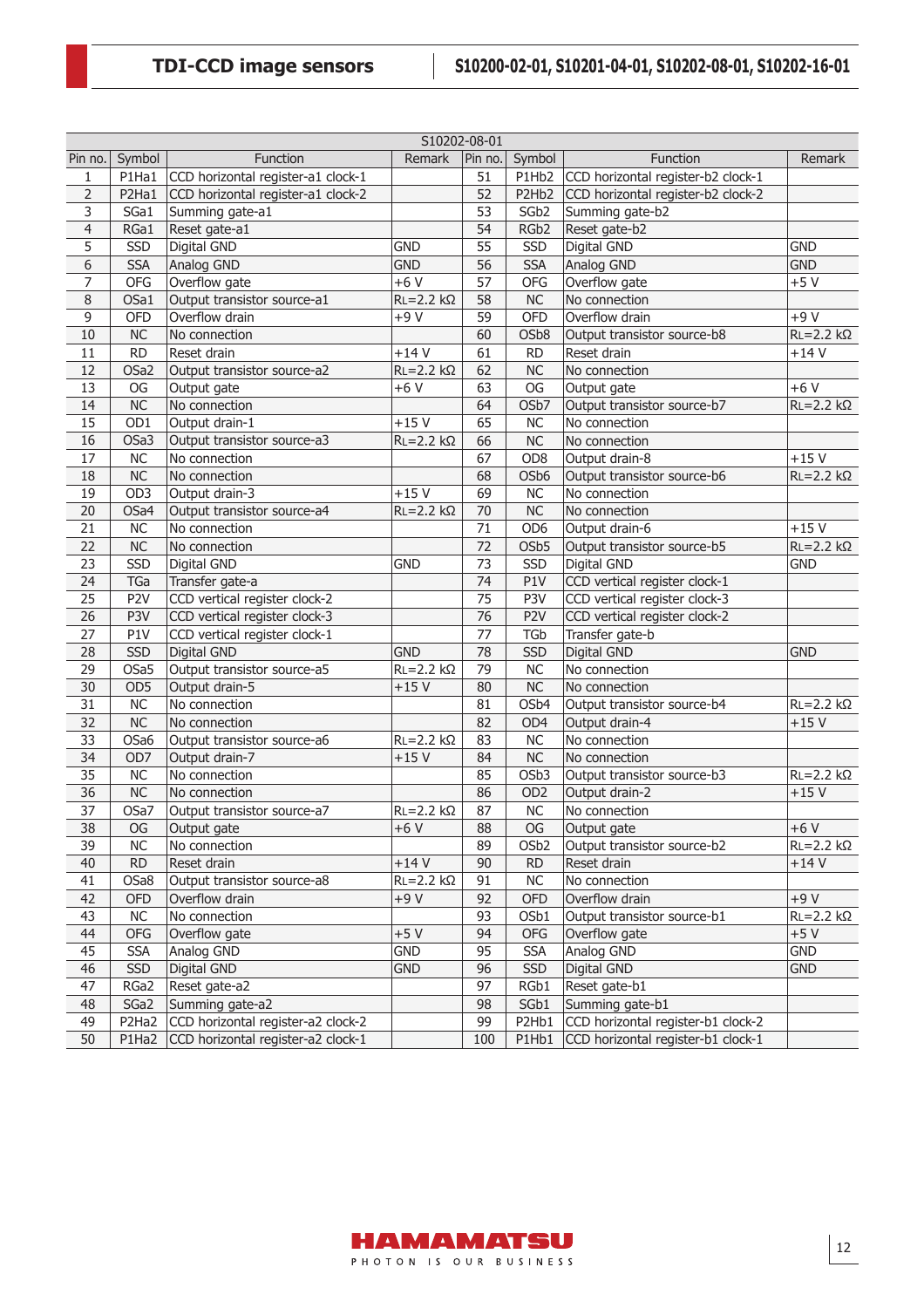|                | S10202-16-01     |                                      |                    |                 |                   |                                    |                          |  |  |
|----------------|------------------|--------------------------------------|--------------------|-----------------|-------------------|------------------------------------|--------------------------|--|--|
| Pin no.        | Symbol           | Function                             | Remark             | Pin no.         | Symbol            | Function                           | <b>Remark</b>            |  |  |
| $\mathbf{1}$   | P1Ha1            | CCD horizontal register-a1 clock-1   |                    | 51              | P1Hb2             | CCD horizontal register-b2 clock-1 |                          |  |  |
| $\overline{2}$ | P2Ha1            | CCD horizontal register-a1 clock-2   |                    | 52              | P2Hb2             | CCD horizontal register-b2 clock-2 |                          |  |  |
| $\overline{3}$ | SGa1             | Summing gate-a1                      |                    | 53              | SGb <sub>2</sub>  | Summing gate-b2                    |                          |  |  |
| $\overline{4}$ | RGa1             | Reset gate-a1                        |                    | 54              | RGb2              | Reset gate-b2                      |                          |  |  |
| 5              | SSD              | Digital GND                          | <b>GND</b>         | 55              | SSD               | Digital GND                        | <b>GND</b>               |  |  |
| 6              | <b>SSA</b>       | Analog GND                           | <b>GND</b>         | 56              | <b>SSA</b>        | Analog GND                         | <b>GND</b>               |  |  |
| 7              | OFG              | Overflow gate                        | $+5V$              | 57              | OFG               | Overflow gate                      | $+5V$                    |  |  |
| 8              | OSa1             | Output transistor source-a1          | $RL = 2.2 k\Omega$ | 58              | OSb16             | Output transistor source-b16       | $RL = 2.2$ kΩ            |  |  |
| 9              | <b>OFD</b>       | Overflow drain                       | $+9V$              | 59              | OFD               | Overflow drain                     | $+9V$                    |  |  |
| 10             | OSa2             | Output transistor source-a2          | $RL = 2.2 k\Omega$ | 60              | OSb15             | Output transistor source-b15       | $RL = 2.2 k\Omega$       |  |  |
| 11             | <b>RD</b>        | Reset drain                          | $+14V$             | 61              | <b>RD</b>         | Reset drain                        | $+14V$                   |  |  |
| 12             | OSa3             | Output transistor source-a3          | $RL = 2.2 k\Omega$ | 62              | OSb14             | Output transistor source-b14       | $RL = 2.2 k\Omega$       |  |  |
| 13             | OG               | Output gate                          | $\frac{1}{+6}V$    | 63              | OG                | Output gate                        | $+6V$                    |  |  |
| 14             | OSa4             | Output transistor source-a4          | $RL = 2.2 k\Omega$ | 64              | OSb13             | Output transistor source-b13       | $RL = 2.2 k\Omega$       |  |  |
| 15             | OD1              | Output drain-1                       | $+15V$             | 65              | OD <sub>16</sub>  | Output drain-16                    | $+15V$                   |  |  |
| 16             | OSa5             | Output transistor source-a5          | $RL = 2.2 k\Omega$ | 66              | OSb12             | Output transistor source-b12       | $RL = 2.2 k\Omega$       |  |  |
| 17             | OD <sub>2</sub>  | Output drain-2                       | $+15V$             | 67              | OD15              | Output drain-15                    | $+15V$                   |  |  |
| 18             | OSa6             | Output transistor source-a6          | $RL = 2.2 k\Omega$ | 68              | OSb11             | Output transistor source-b11       | $RL = 2.2 k\Omega$       |  |  |
| 19             | OD <sub>5</sub>  | Output drain-5                       | $+15V$             | 69              | OD12              | Output drain-12                    | $+15V$                   |  |  |
| 20             | OSa7             | Output transistor source-a7          | $RL = 2.2 k\Omega$ | 70              | OSb10             | Output transistor source-b10       | $RL = 2.2 k\Omega$       |  |  |
| 21             | OD <sub>6</sub>  | Output drain-6                       | $+15V$             | 71              | OD11              | Output drain-11                    | $+15V$                   |  |  |
| 22             | OSa8             | Output transistor source-a8          | $RL = 2.2 k\Omega$ | 72              | OSb9              | Output transistor source-b9        | $RL = 2.2 k\Omega$       |  |  |
| 23             | SSD              | Digital GND                          | <b>GND</b>         | 73              | SSD               | Digital GND                        | <b>GND</b>               |  |  |
| 24             | TGa              | Transfer gate-a                      |                    | 74              | P1V               | CCD vertical register clock-1      |                          |  |  |
| 25             | P <sub>2</sub> V | CCD vertical register clock-2        |                    | $\overline{75}$ | P3V               | CCD vertical register clock-3      |                          |  |  |
| 26             | P3V              | CCD vertical register clock-3        |                    | $\overline{76}$ | P <sub>2</sub> V  | CCD vertical register clock-2      |                          |  |  |
| 27             | P1V              | CCD vertical register clock-1        |                    | 77              | <b>TGb</b>        | Transfer gate-b                    |                          |  |  |
| 28             | <b>SSD</b>       | Digital GND                          | <b>GND</b>         | 78              | <b>SSD</b>        | Digital GND                        | <b>GND</b>               |  |  |
| 29             | OSa9             | Output transistor source-a9          | $RL = 2.2 k\Omega$ | 79              | OSb8              | Output transistor source-b8        | $RL = 2.2 k\Omega$       |  |  |
| 30             | OD <sub>9</sub>  | Output drain-9                       | $+15V$             | 80              | OD <sub>8</sub>   | Output drain-8                     | $+15V$                   |  |  |
| 31             | OSa10            | Output transistor source-a10         | $RL = 2.2 k\Omega$ | 81              | OSb7              | Output transistor source-b7        | $RL = 2.2 k\Omega$       |  |  |
| 32             | OD10             | Output drain-10                      | $+15V$             | 82              | OD <sub>7</sub>   | Output drain-7                     | $+15V$                   |  |  |
| 33             | OSa11            | Output transistor source-a11         | $RL = 2.2 k\Omega$ | 83              | OSb6              | Output transistor source-b6        | $RL = 2.2 k\Omega$       |  |  |
| 34             | OD13             | Output drain-13                      | $+15V$             | 84              | OD4               | Output drain-4                     | $+15V$                   |  |  |
| 35             | OSa12            | Output transistor source-a12         | $RL = 2.2 k\Omega$ | 85              | OS <sub>b</sub> 5 | Output transistor source-b5        | $RL = 2.2 k\Omega$       |  |  |
| 36             | OD14             | Output drain-14                      | $+15V$             | 86              | OD <sub>3</sub>   | Output drain-3                     | $+15V$                   |  |  |
| 37             | OSa13            | Output transistor source-a13         | $RL = 2.2 k\Omega$ | 87              | OS <sub>b</sub> 4 | Output transistor source-b4        | $RL = 2.2$ k $\Omega$    |  |  |
| 38             | OG               | Output gate                          | $+6V$              | 88              | OG                | Output gate                        | $+6V$                    |  |  |
| 39             |                  | OSa14   Output transistor source-a14 | $RL = 2.2 k\Omega$ | 89              | OSb3              | Output transistor source-b3        | $RL = 2.2 k\Omega$       |  |  |
| 40             | <b>RD</b>        | Reset drain                          | $+14V$             | 90              | <b>RD</b>         | Reset drain                        | $+14V$                   |  |  |
| 41             | OSa15            | Output transistor source-a15         | $RL = 2.2 k\Omega$ | 91              | OSb <sub>2</sub>  | Output transistor source-b2        | $RL = 2.2 k\Omega$       |  |  |
| 42             | <b>OFD</b>       | Overflow drain                       | $+9V$              | 92              | OFD               | Overflow drain                     | +9 V                     |  |  |
| 43             | OSa16            | Output transistor source-a16         | $RL = 2.2 k\Omega$ | 93              | OSb1              | Output transistor source-b1        | $\overline{R}L = 2.2$ kΩ |  |  |
| 44             | OFG              | Overflow gate                        | $+5V$              | 94              | OFG               | Overflow gate                      | $+5V$                    |  |  |
| 45             | <b>SSA</b>       | Analog GND                           | GND                | 95              | <b>SSA</b>        | Analog GND                         | <b>GND</b>               |  |  |
| 46             | SSD              | Digital GND                          | <b>GND</b>         | 96              | SSD               | Digital GND                        | <b>GND</b>               |  |  |
| 47             | RGa2             | Reset gate-a2                        |                    | 97              | RGb1              | Reset gate-b1                      |                          |  |  |
| 48             | SGa2             | Summing gate-a2                      |                    | 98              | SGb1              | Summing gate-b1                    |                          |  |  |
| 49             | P2Ha2            | CCD horizontal register-a2 clock-2   |                    | 99              | P2Hb1             | CCD horizontal register-b1 clock-2 |                          |  |  |
| 50             | P1Ha2            | CCD horizontal register-a2 clock-1   |                    | 100             | P1Hb1             | CCD horizontal register-b1 clock-1 |                          |  |  |